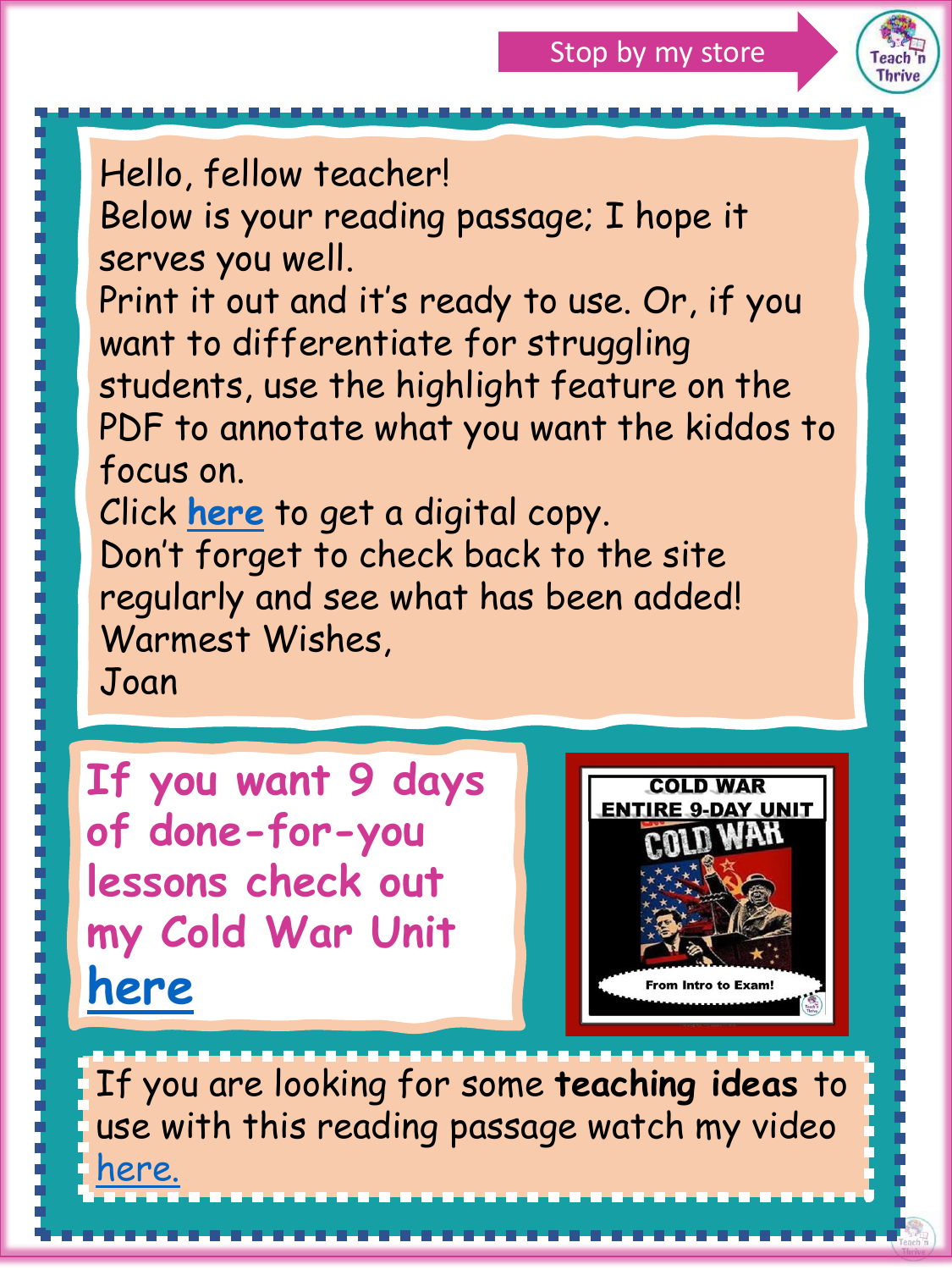

After two world wars, world powers were loath to risk another full-fledged conflict, especially with nuclear weapons risking mass destruction. A "cold war," with some "hot" proxy wars mixed in, over communism would occur instead.

## **Truman Doctrine**

The United Nations, an international peacekeeping organization that unlike the League of Nations the United States joined, was formed as World War II ended. Unfortunately, hopes for world peace clashed with growing divisions between former allies.

The United States provided financial aid to help rebuild Western Europe (Marshall Plan), but the Soviet Union rejected such aid, fearing a threat to their independence. President Truman spoke out against communism, his "Truman Doctrine" to prevent its spread applied by giving aid to Greece and Turkey. The overall principle also led to the United States involvement in a civil war in Korea to resist communism, which also involved communist controlled China.

### **Iron Curtain**

Winston Churchill, the prime minister of Great Britain, symbolically spoke of an "iron curtain" arising to divide communist and non-communist Europe. The Soviet Union was an ally during World War II, but this was an alliance of convenience, underlying conflicts between the two sides never truly going away. Germany itself was divided into two (East and West) as was its capital city (Berlin).

The Soviet Union formed a defensive treaty with Eastern European nations (Warsaw Pact) while Western Europe and the United States formed the National Atlantic Treaty Organization (NATO). An actual physical wall (Berlin Wall) was built by East Germany to divide its portion from West Berlin, a sign of the suppression of freedoms in communist Europe and fears of the power of the West.



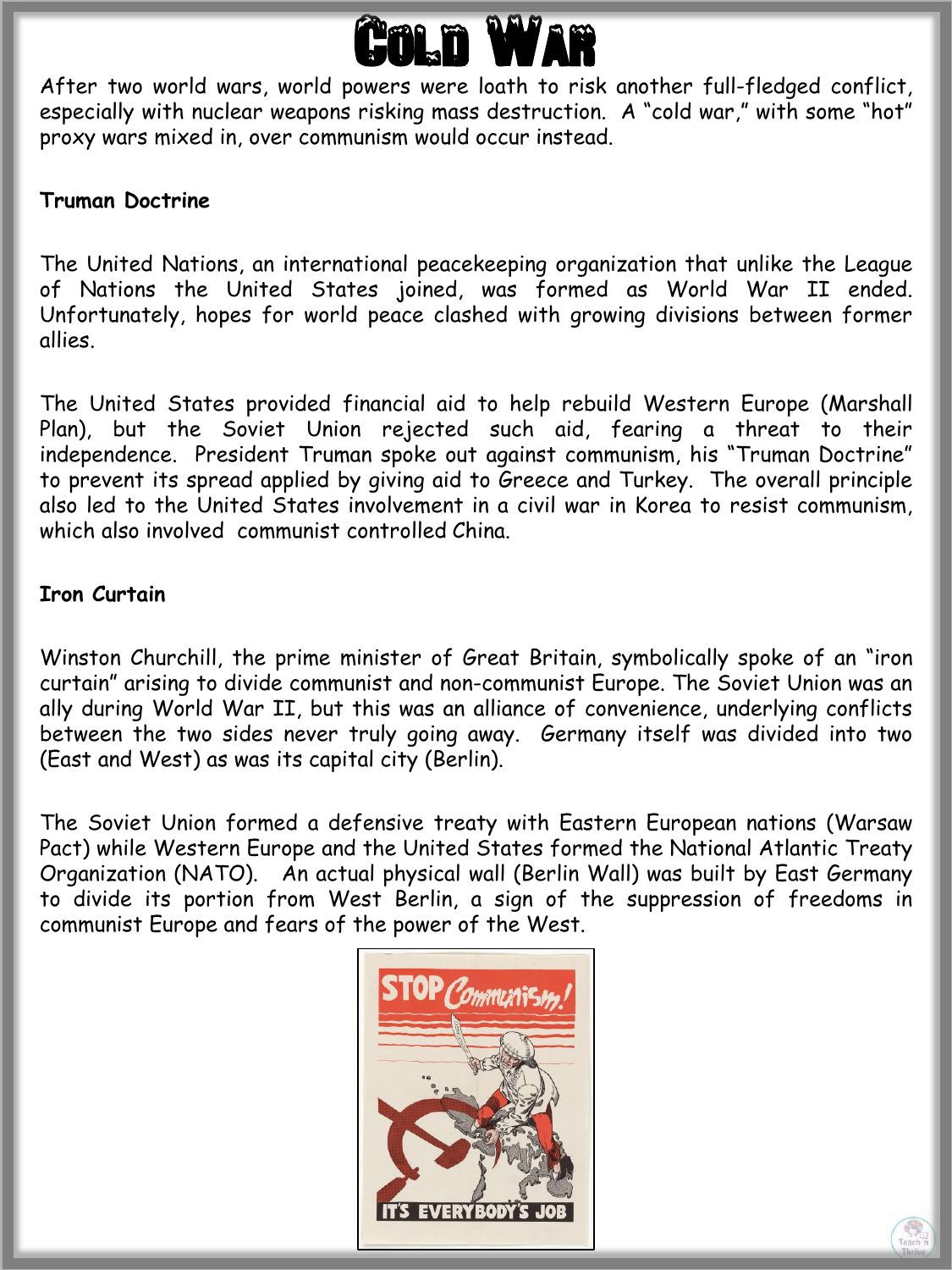#### **Superpowers**

Two competing "superpowers," the United States and Soviet Union, arose with the military, political and economic means to influence world events. Other nations, particularly China, also had significant power, but these two were key players in the Cold War. Each had "satellites," nations which they did not directly rule but had significant power over both politically and economically. This included former colonies which over the years gained independence but had limited power.

Not wishing to directly clash, superpowers often used proxies -- third parties -- to flex their power. Proxy wars, such as Korea and Vietnam, not only were significant for the countries themselves, but as superpower conflicts. A basic aim was containment, keeping the balance of power at the current status. For instance, the Cuban Missile Crisis arose when the Soviet Union started to install missiles in Cuba. There was also a fear that if one nation no longer was allied with a superpower, more would follow, like a series of dominoes (Domino Theory).

#### **Detente**

Each superpower built up their military, including nuclear capabilities, to safeguard their positions. This led to an arm race, a competition for military supremacy. But, again, there was a fear of going too far. Of World War III. So, there were also continual attempts at detente, efforts to reduce tension.

Such efforts continued as years of economic problems and political divisions arose in Eastern Europe. Reforms, glasnost (openness, including greater free speech) and perestroika (economic restructuring) were established in the Soviet Union under Mikhail Gorbachev in the 1980s. The Berlin Wall was opened in 1989, Germany unified and the Soviet Union itself broke apart in 1991. The Cold War was over.

| Soviet Union (USSR)                                                                                                                                   |  |
|-------------------------------------------------------------------------------------------------------------------------------------------------------|--|
| USSR-aligned countries (Bulgaria,<br>Czechoslovakia, East Germany, Hungary,<br>Poland, Romania)                                                       |  |
| Former USSR-aligned country (Albania,<br>aligned until 1960)                                                                                          |  |
| Non-aligned country (Yugoslavia)                                                                                                                      |  |
| Neutral countries (Finland, Switzerland)                                                                                                              |  |
| Neutral countries, Western-aligned<br>(Austria, France, Ireland, Sweden)                                                                              |  |
| Western-aligned countries (Greece,<br>Norway, Iceland, United Kingdom,<br>Denmark, West Germany, Italy, Turkey,<br>Netherlands, Belgium, Luxembourg). |  |